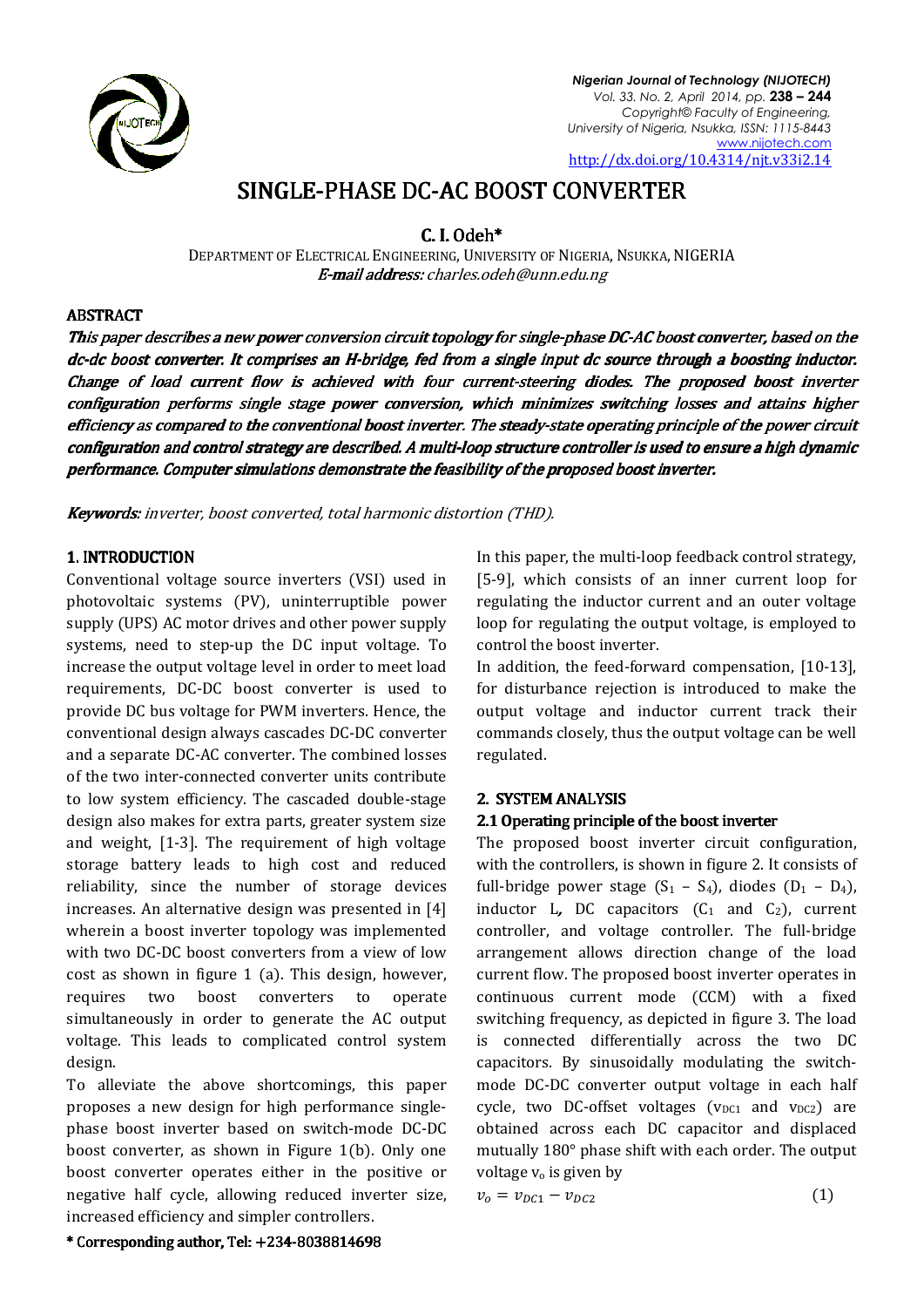SINGLE-PHASE DC-AC BOOST CONVERTER **C. I. Odeh** 



Figure 1. Boost inverter configurations: (a) Conventional boost inverter. (b) Proposed boost inverter.

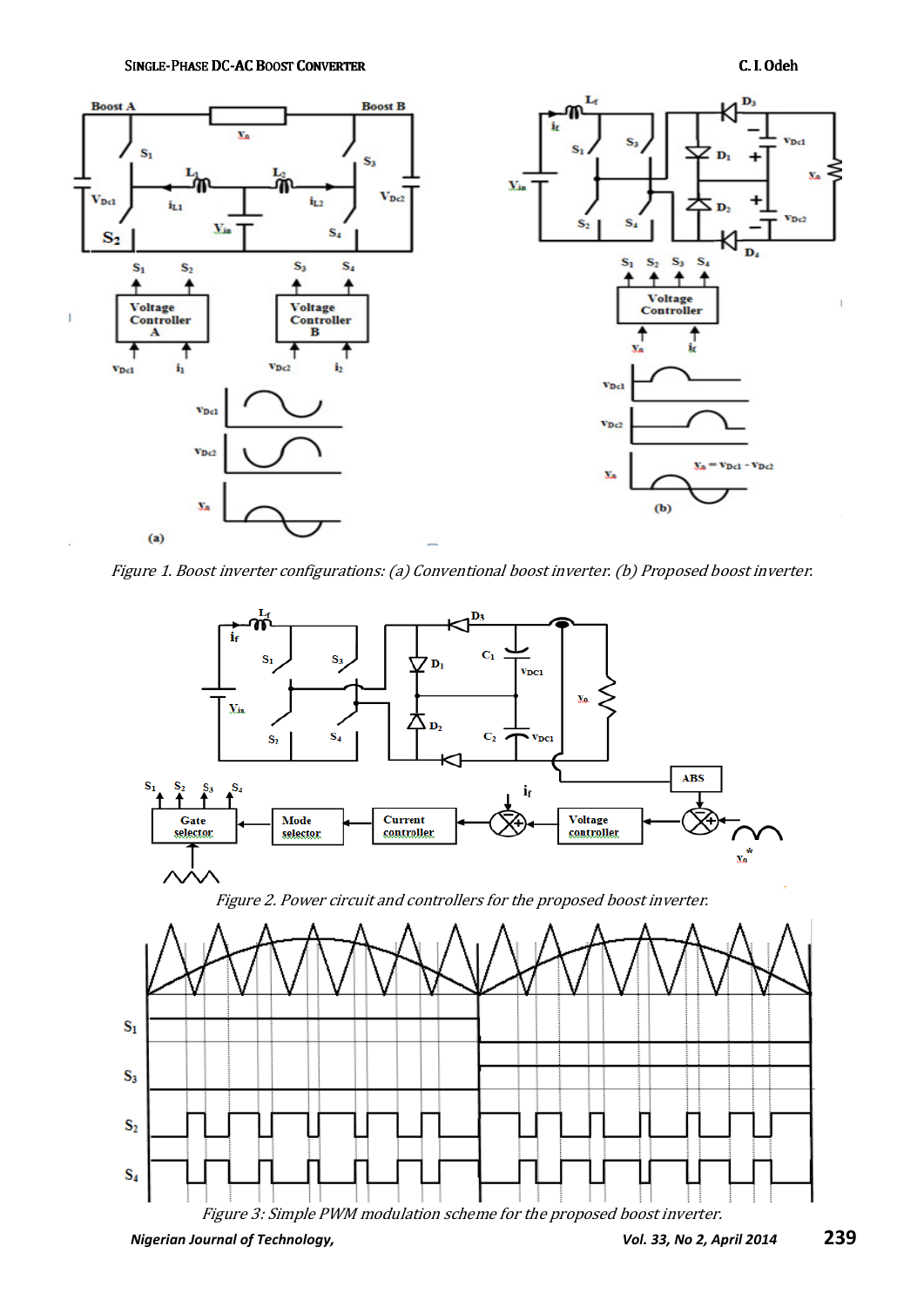The operation of the boost inverter can be divided into two stages for each half cycle. Four different modes are included over one complete cycle of operation. The corresponding equivalent circuit during each mode is shown in Figure 4 and explained below.

When switches  $S_1$  and  $S_2$  are turned on in the positive half cycle, the inductor current increases, storing energy in the inductor. During this mode, energy stored in capacitor  $C_2$  is transferred to the load. Next, switches S<sub>1</sub> and



Figure 4. Modes of operation of the proposed boost inverter

The switch S4 are turned on, the energy in the inductor is transferred to the load and capacitor  $C_2$  through  $D_1$  and  $D_4$ , and thus the capacitor  $v_{DC2}$  increases. Similarly, for negative half cycles, switches  $S_3$  and  $S_4$ are both turned on. The inductor current increases linearly; storing energy in inductor. Meanwhile, the energy in capacitor  $C_1$  is delivered to the load. Then, turning on  $S_3$  and  $S_2$  releases the energy stored in the inductor to the load and charges capacitor  $C_1$ , through  $D_3$  and  $D_2$ . Table 1 shows the switching States for each operational mode.

The mode selector in figure 2 is responsible for generating the desired control signals for the power switches  $(S_1 - S_4)$  according to the mode switching relation given in Table 1.  $S_1$  and  $S_3$  operate at the fundamental frequency, changing the current direction to the load every half cycle.  $S_2$  and  $S_4$  are turned on and off according to the comparison between a high frequency triangular carrier signal and a rectified modulating signal. The diodes ( $D_1$  to  $D_4$ ) are used to protect the capacitors from being negatively charged. Compared to the four high frequency power switches of conventional boost inverter [1], the proposed design uses only one high frequency power switch in each half cycle. The proposed design's reduction in the number of switching operations results in significantly improved system efficiency and reliability.

| Output voltage | $V_0 > 0$      |            | $V_0 < 0$  |                |
|----------------|----------------|------------|------------|----------------|
| mode           | A-1            | A-2        | $B-1$      | $B-2$          |
| S <sub>1</sub> | 0 <sub>N</sub> | 0N         | <b>OFF</b> | <b>OFF</b>     |
| S <sub>2</sub> | 0 <sub>N</sub> | <b>OFF</b> | <b>OFF</b> | 0 <sub>N</sub> |
| $S_3$          | <b>OFF</b>     | <b>OFF</b> | 0N         | 0 <sub>N</sub> |
| S <sub>4</sub> | OFF            | ON         | ON         | OFF            |

#### Table 1: Switching states for each operational mode

## 2.2 Circuit modeling of the boost inverter  $2.2.1$  Mode A-1 and B-1

| $L_f \frac{di_f}{dt} = V_{in}$ | (2a) |
|--------------------------------|------|
|                                |      |

- Mode A-1:  $C_2 \frac{dv_{DC2}}{dt}$  $\frac{v_{DC2}}{dt} = \frac{v_{DC1} - v_{DC2}}{R_L}$  $R_L$ (2b)
- Mode B-1:  $C_1 \frac{dv_{DC1}}{dt}$  $\frac{v_{DC1}}{dt} = -\frac{v_{DC2} - v_{DC1}}{R_L}$  $R_L$ (2c)

### $2.2.2$  Mode A-2 and B-2

 $dt$ 

Mode A-2: 
$$
L_f \frac{di_f}{dt} = V_{in} - v_{DC2}
$$
 (3a)

$$
C_2 \frac{dv_{DC2}}{dt} = i_f - \frac{v_{DC2} - v_{DC1}}{R_L}
$$
 (3b)

Mode B-2: 
$$
L_f \frac{di_f}{dt} = V_{in} - v_{DC1}
$$
 (4a)  
\n $C_1 \frac{dv_{DC1}}{dt} = i_f - \frac{v_{DC1} - v_{DC2}}{R_L}$  (4b)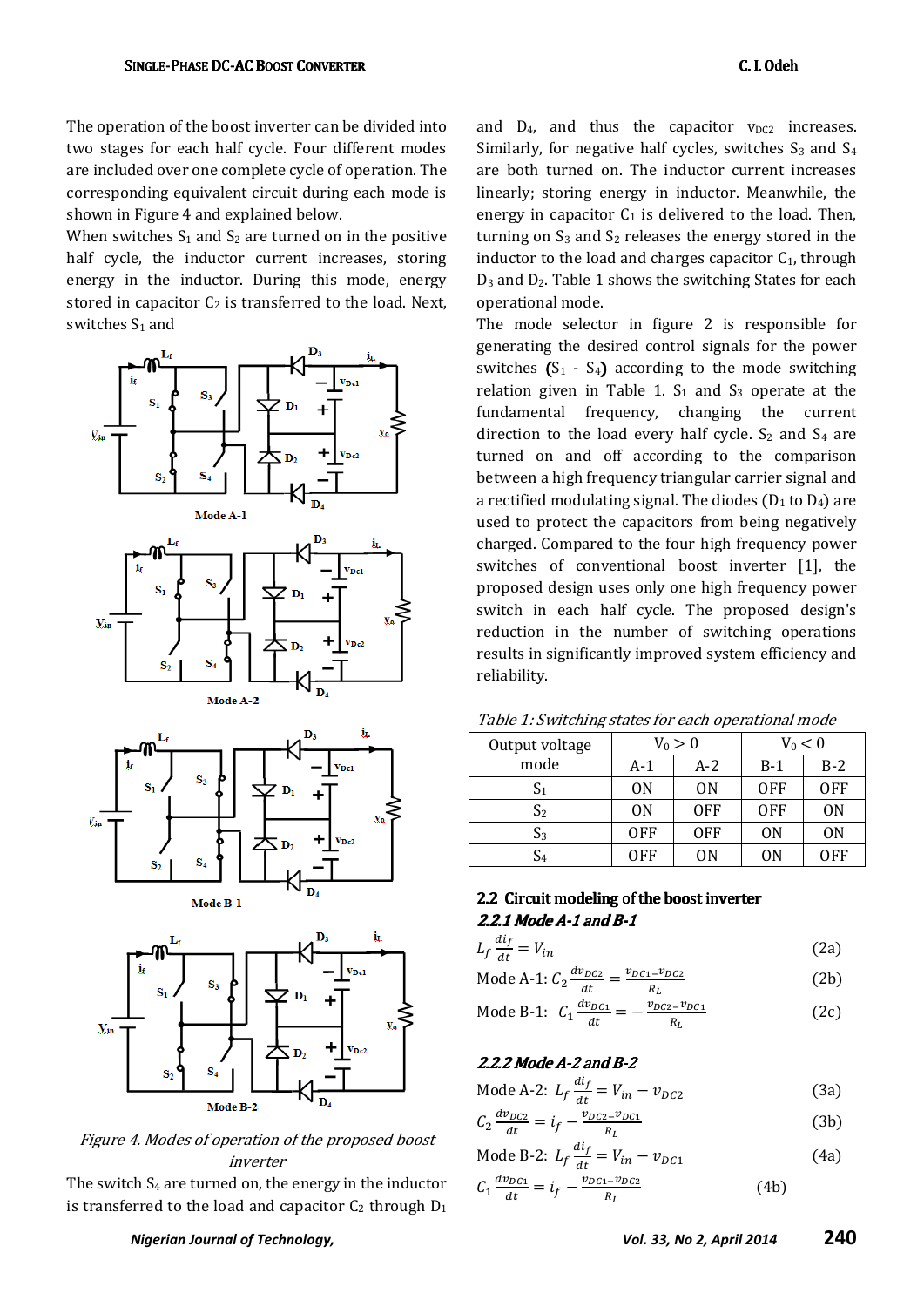By introducing the following substitutions into  $(2)$  –  $(4)$ :

$$
v_o = V_o + \widehat{v_o}
$$
  
\n
$$
v_{in} = V_{in} + \widehat{v_{in}}
$$
  
\n
$$
i_f = I_f + \widehat{v}_f
$$
  
\n
$$
d = D + \widehat{d}
$$

Where:  $V_0$ ,  $V_{in}$ ,  $I_f$ ,  $D_0$  are the steady-state values of the output voltage, input voltage, inductor current and operating duty cycle, respectively;  $\widehat{v}_o$ ,  $\widehat{v}_{in}$ ,  $\widehat{i_f}$ ,  $\widehat{d}$  are the corresponding transient values.

which result in steady-state voltage and current:

$$
V_o = \frac{1}{1 - D} V_{in}
$$
 (5a)  

$$
I_f = \frac{1}{1 - D} \frac{V_o}{P_e}
$$
 (5b)

 $1-D R_L$ Then, weighting the equations  $(2) - (4)$ , the corresponding state space average modeling equations can be obtained as

$$
L_f \frac{di_f}{dt} = v_{in} - v_o d'
$$
 (6a)

$$
C\frac{dv_{in}}{dt} = i_f d' - \frac{v_o}{R_L}
$$
 (6b)  

$$
d = 1 - d'
$$
 (6c)

Based on (6), the time averaged circuit model of the boost inverter, [10], can be determined as shown in figure 5.



Figure 5. Average state space circuit model

### 2.3 Control strategy

From figure 5, the multi-loop control system block diagram of the proposed boost inverter is designed as shown in figure 6. A multi-loop controller which consists of an inner current loop and outer voltage loop is used to regulate the output voltage. A full-wave rectified signal is used to produce an AC reference voltage  $v^*$ . The outer voltage loop generates the reference current command i\*f. A common proportional plus integral (PI) controller is used to regulate the output voltage. The inner current loop compares the reference current command  $i^*$ <sub>f</sub> with the inductor current  $i_f$ . A proportional controller is used for the current loop. The output of this current loop is then compared with a triangular carrier, generating the desired gating signals for the switches. Additionally, feedback and feed-forward control techniques are employed in multi-loop to obtain desired tracking performance.



Figure 6. Control block diagram of the proposed boost inverter

#### 3. SIMULATION RESULTS.

The performance of the proposed boost inverter is verified via computer simulation. The simulations are conducted using MATLAB SIMULINK and SIMPLORER software packages. Specifications of the circuit parameters in the simulations are given in table 1

| $V_{in} = 60V$          |  |
|-------------------------|--|
| $v_0 = 110$ V rms.      |  |
| $L_f = 0.7 \text{mH}$   |  |
| $R_{load} = 15\Omega$   |  |
| $C_1 = C_2 = 220 \mu f$ |  |

The simulated results for resistive and rectifier loads are given in figures 7 and 8. It shows that the output voltage can be kept closely to sinusoidal waveform with low distortion. It is also observed that the output voltage is obtained by the subtraction between two capacitor voltages, as earlier predicted. For multi-loop control system, the output voltage and current response to a step load change is also investigated by simulation and given in figure 9. The simulation results show that the output voltage can maintain sinusoidal waveform and fast response can be achieved. Furthermore, figures 10 and 11 illustrate that the harmonic contents of the output voltage can be kept at a very low level. The simulated waveforms and harmonic profiles of the output voltage evidently show that the proposed boost inverter can supply power to the load with good voltage regulation and low total harmonic distortion.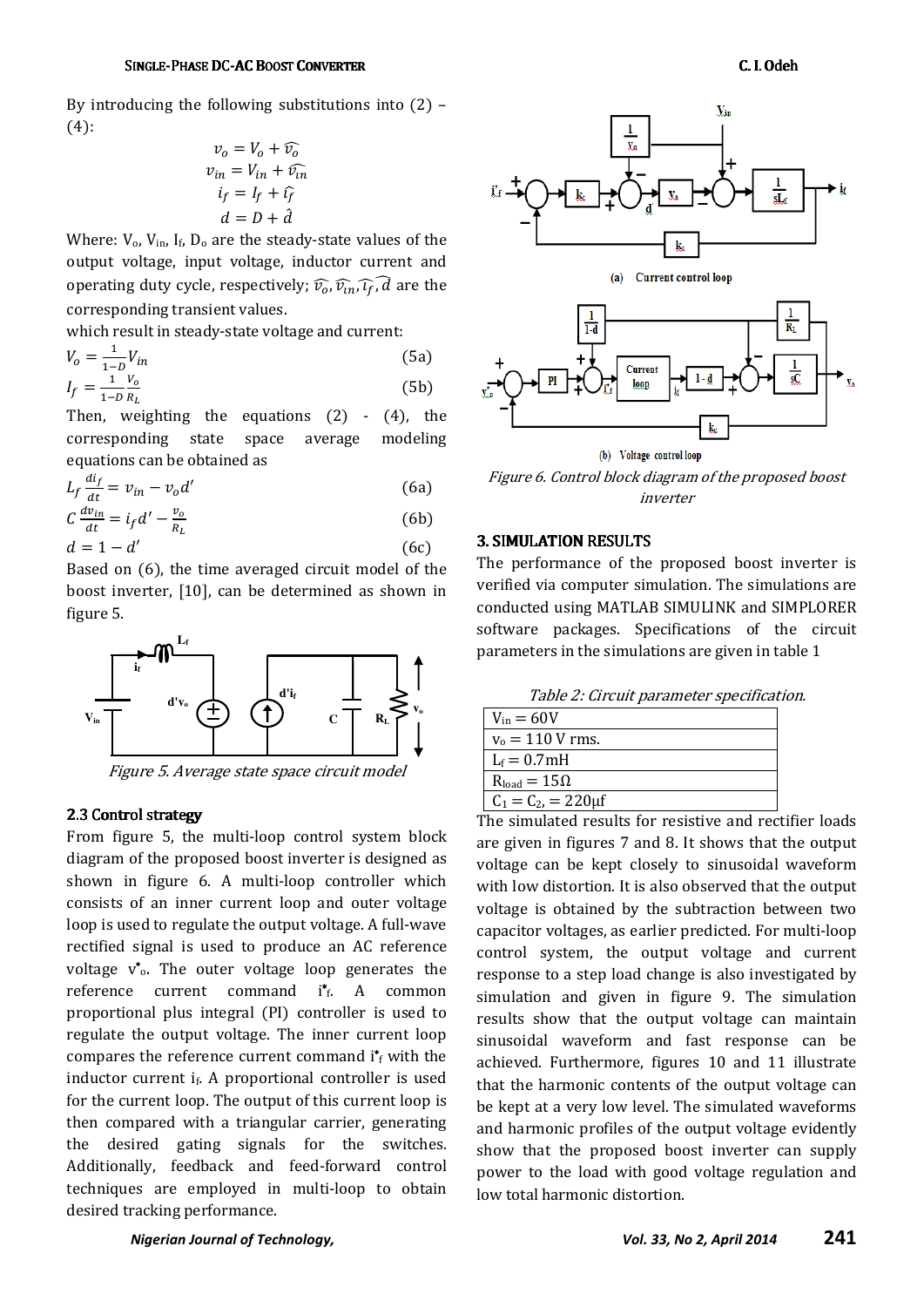

Figure 8: Simulated waveforms of rectifier load.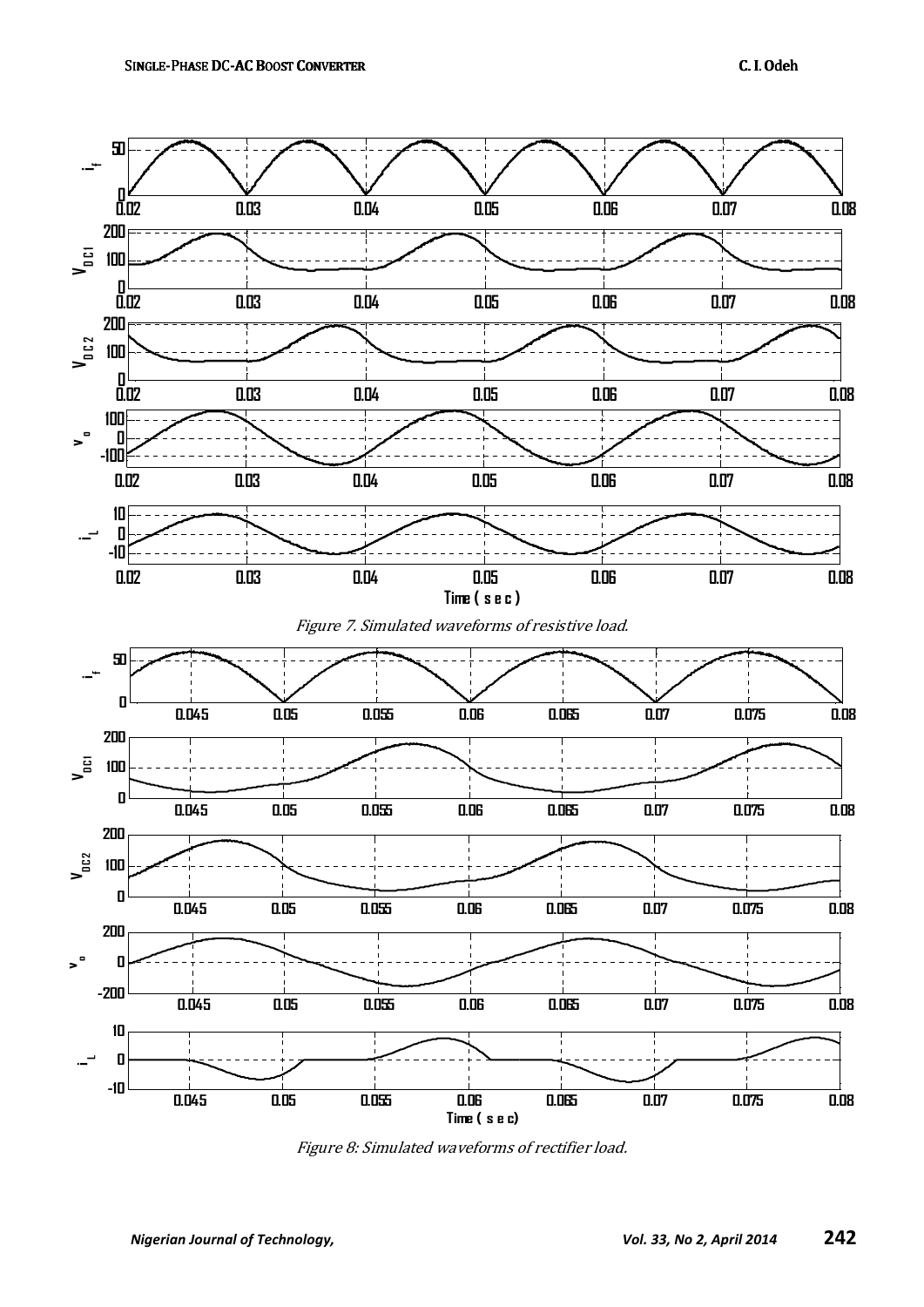

Figure 9. Simulated waveforms of output voltage and current response under step load change



Figure 10. Simulated output voltage harmonic profile for resistive load.



Figure 11. Simulated output voltage harmonic profile for rectifier load.